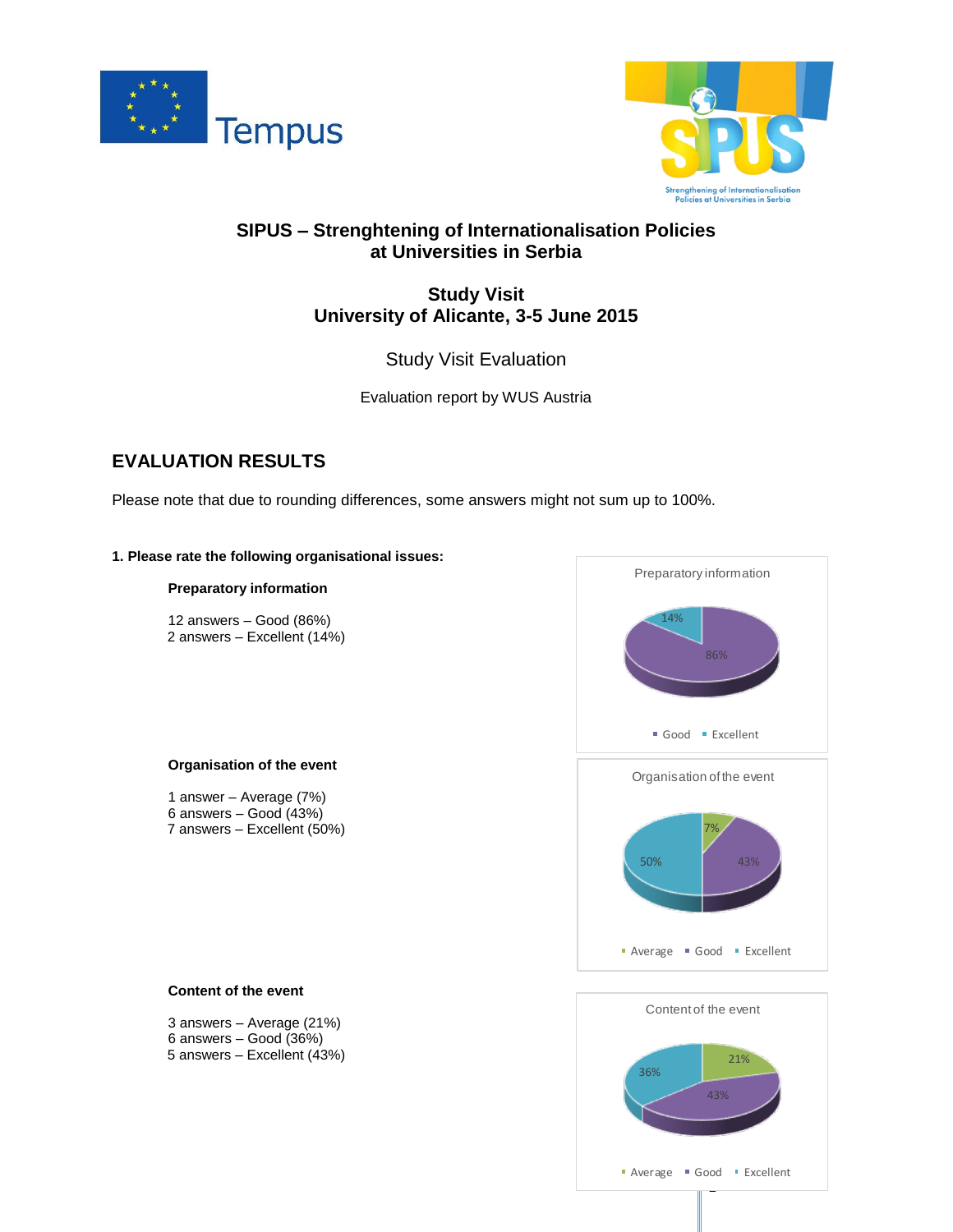

**Venue and facilities**

4 answers – Good (29%) 10 answers – Excellent (71%)





# 14% 7% 43% 36% Refreshments and meals • Satisfactory • Average Good Excellent

**Refreshments and meals**

2 answers – Satisfactory (14%) 1 answer – Average (7%) 6 answers – Good (43%) 5 answers – Excellent (36%)

**2. Please indicate your agreement with the following statements:**

**The information I got will be of immediate use to me**

1 answer – Disagree (7%) 9 answers – Agree (64%) 4 answers – Strongly Agree (29%)

**This event covered to a very high extent the topics I have expected**

2 answers – Disagree (14%) 8 answers – Agree (57%) 3 answers – Strongly agree (21%) 1 answer – No assessment (7%)

**I enjoyed the cooperation and interaction with the other participants**

7 answers – Agree (50%) 6 answers – Strongly agree (43%) 1 answer – No assessment (7%)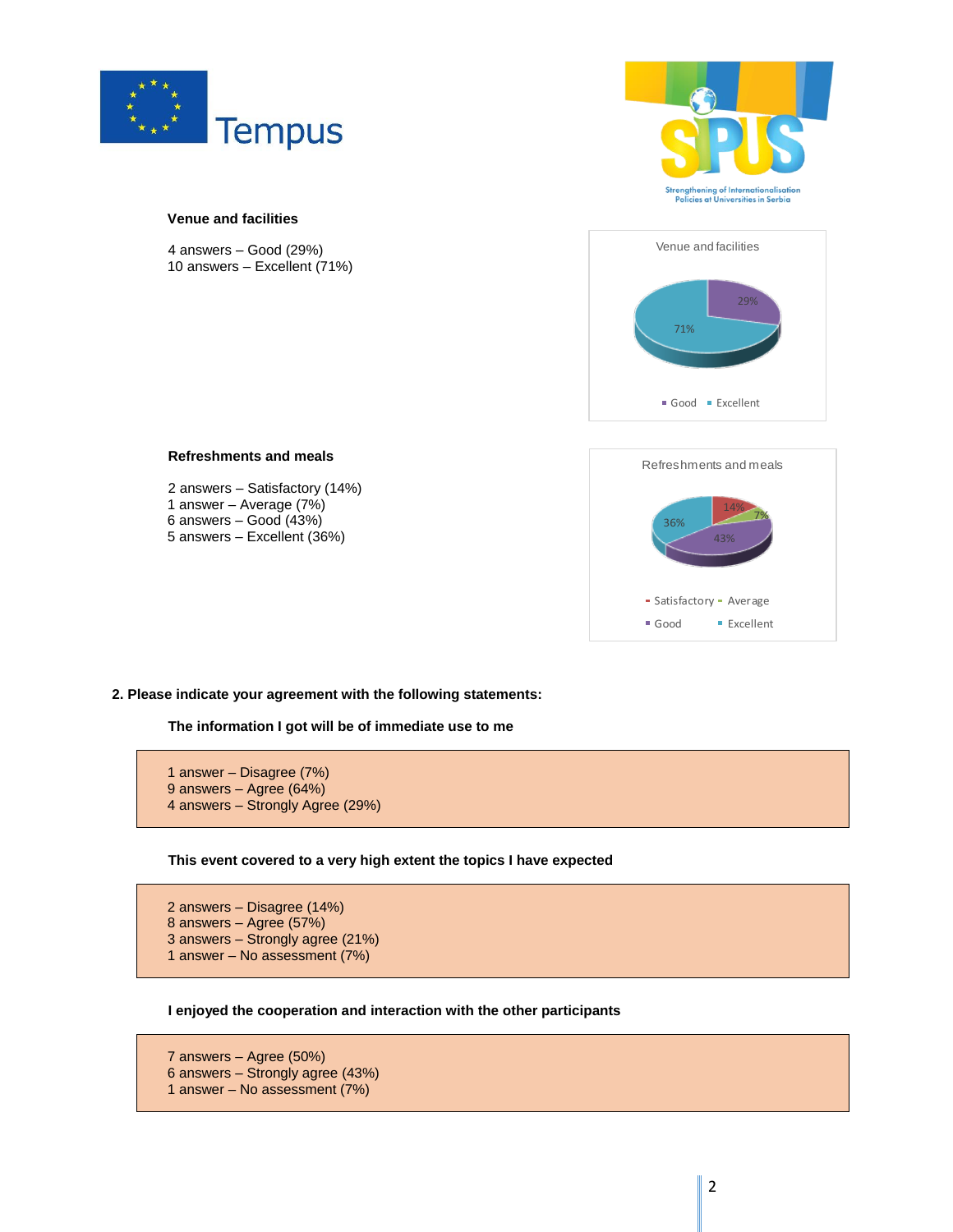



**My expectations about this event were met or exceeded**

2 answers – Disagree (14%) 8 answers - Agree (57%) 3 answers – Strongly agree (21%) 1 answer – No assessment (7%)

#### **The material distributed is useful and informative**

8 answers – Agree (57%) 4 answers – Strongly agree (29%) 2 answers – No assessment (14%)

**The discussions were relevant for the participants.**

7 answers – Agree (50%) 7 answer – Strongly agree (50%)

**The methods of working were suitable for the topics and participants.**

1 answer – Disagree (7%) 6 answers – Agree (43%) 7 answers – Strongly agree (50%)

**The time management was satisfactory.**

```
3 answers – Agree (21%)
11 answers – Strongly agree (79%)
```
#### **2.1. What did you find most useful?**

- Organisational structure of Project Office and methodology and tools that could be implemented and used for further projects.
- Presentation of mechanisms of financial management projects, Presentation of OGPI
- Measures and mechanisms of financial management projects and International Project Management Office.
- Details on how the University of Alicante organises its entire international relations sector, from projects to strategic decision-making.
- Information concerning methodology and tools that could be implemented in University policies.
- The best practices, the discussions.